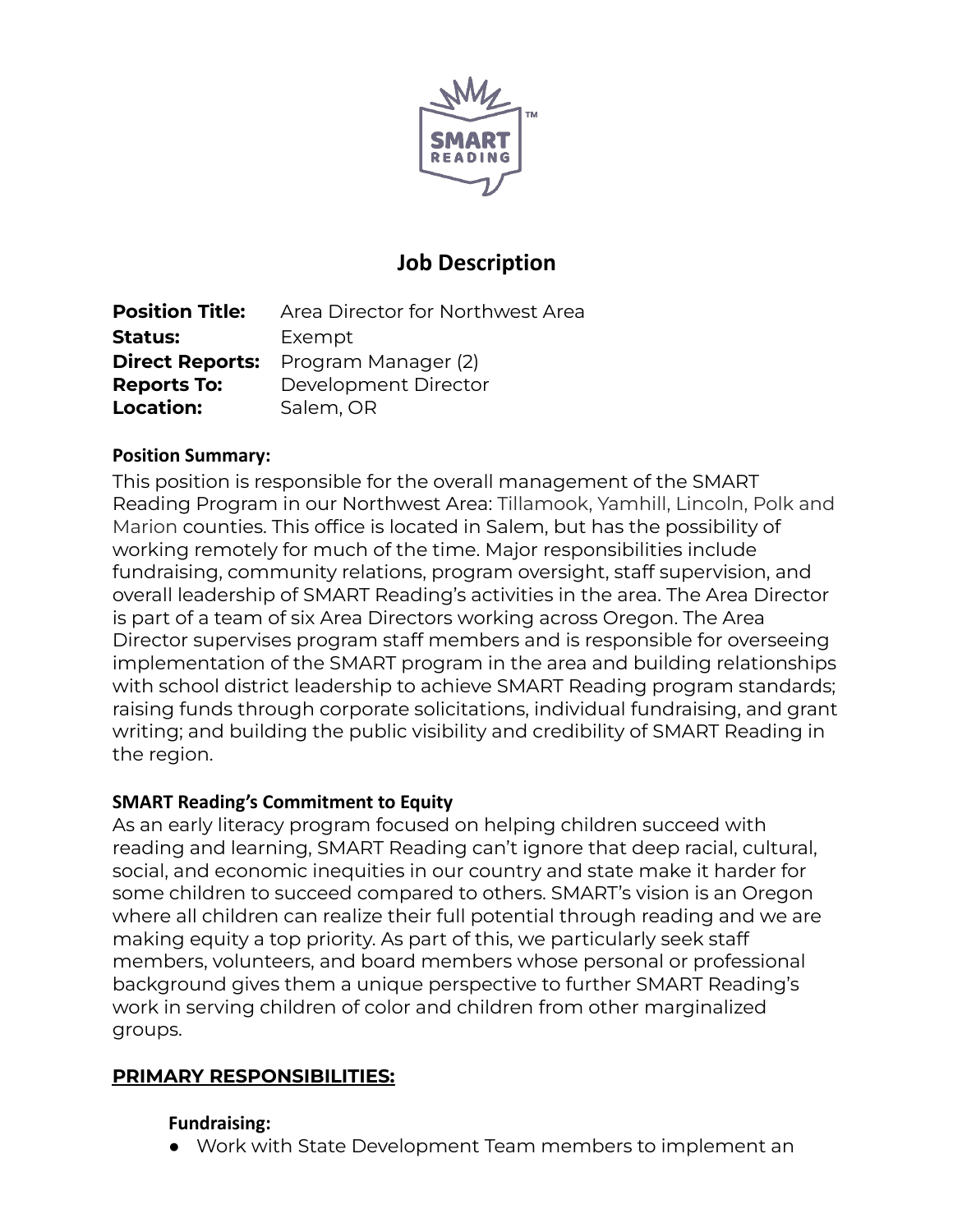area development plan to achieve SMART Reading's annual area fundraising goals

- Develop and manage relationships and fundraising efforts including:
	- o local events and promotions
	- o corporate contributions and involvement
	- o individual giving through direct solicitation, major donor development, and legacy giving
	- o foundation grant writing

## **Program Management:**

- Support and supervise Program Manager(s) in recruiting, training, and managing SMART Reading leadership and reading volunteers
- Support and supervise Program Manager(s) in implementing program- related statewide initiatives
- Create and maintain strong relationships with school districts and educational leaders in the area
- Support and supervise Program Manager(s) in risk management around program implementation

# **Area Office Leadership:**

- Provide leadership to advance SMART Reading's mission in the local community in alignment with statewide strategic plan, priorities, and initiatives
- Create and maintain community relationships to increase local capacity in all areas including:
	- o Fundraising
	- o Program
	- o Public Relations
	- o Administration
	- o Equity and Inclusion
- Recruit and work with leadership-level volunteers to assist with fundraising, marketing, and other efforts

# **Public Relations:**

- Work with SMART Communications Director to implement an area communications plan in accordance with statewide marketing campaigns and initiatives
- Maintain the visibility of SMART in the local community through positive relationship building and media appearances

# **Administration:**

- Direct operations of the Area Office
- Create and manage local budget (expense and revenue)
- Hire, train, and manage Area staff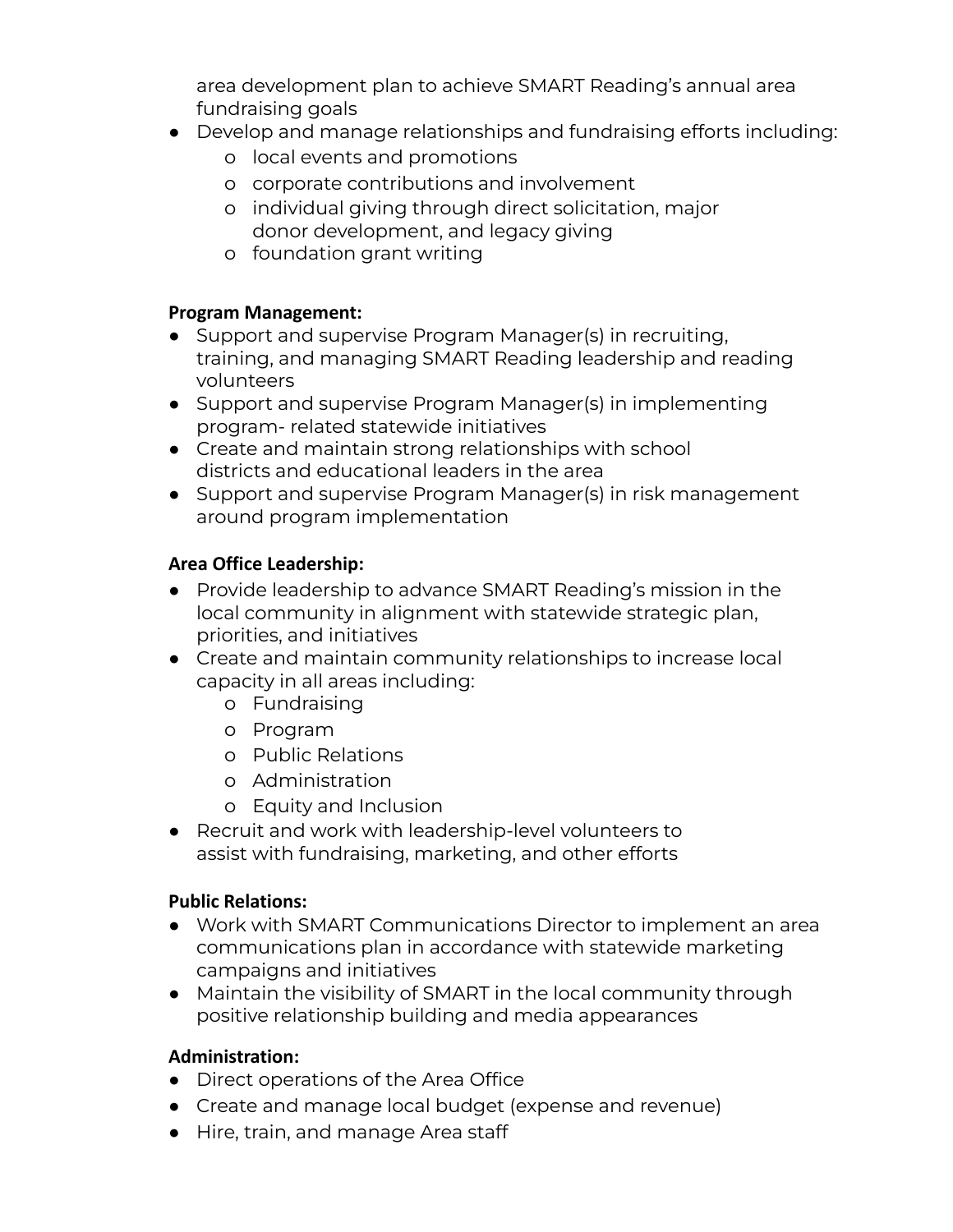## **Other:**

● Complete other related tasks as assigned by supervisor

#### **Volunteer Management:**

SMART Reading is possible because more than 5,000 volunteers contribute their time, energy and experience to helping us carry out our mission; that means volunteers account for nearly 100 percent of the people working on the ground to deliver SMART Reading's proven literacy support and book program. Because of this, all SMART Reading employees work and interact with volunteers in varying capacities.

SMART Reading employees understand the value of our volunteers and ensure their interactions with volunteers are appreciative and professional.

- Because volunteers are donating their time and talents to SMART Reading, employees may need to be flexible and solution-oriented when it comes to expectations around deadlines, communication, ability to attend meetings, etc.
- SMART Reading employees publicly acknowledge the importance of volunteers to the organization, providing ample recognition and praise for their contributions when speaking about SMART Reading in external settings.

# **KNOWLEDGE AND SKILLS:**

- Proven track record in fundraising, program, and volunteer management
- Experience in hiring, supervision, development, and evaluation of staff
- Ability to multi-task and lead a team in implementing a range of activities
- Ability to work with school, business and community leaders
- Ability to work collaboratively with organization and volunteer leadership, peers, colleagues, external constituents, and community members
- Ability to represent SMART in public settings, including public speaking
- Ability to be flexible and adapt to changes in the environment
- Ability to advance SMART's work to address inequities and build relationships to address the needs of diverse communities and children
- A sense of service and commitment to helping the children of Oregon learn to read
- Strong computer skills